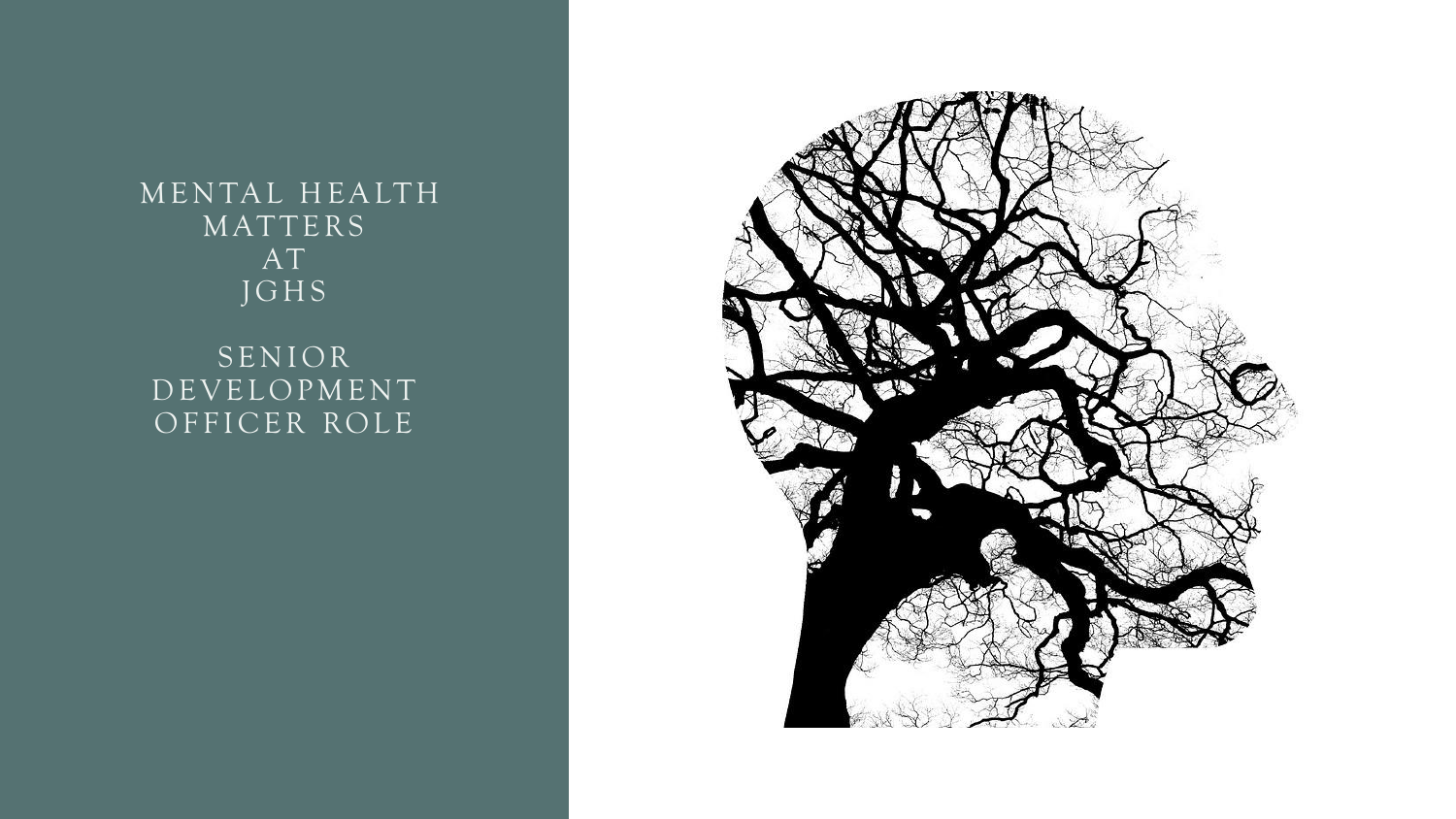### GOING BACK TO BASICS

- We all have mental health and it shifts on a continuum
- Our mental health and wellbeing is comparable to the foundations of a house
- If we don't invest in it properly, the cracks will start to show as soon as we hit stormy weather
- If our mental health isn't in a good place, we can't learn properly because we don't have the resources, inner strength, self esteem, resilience or mindset to really focus and process information
- It therefore can significantly impact on our ability to perform at our best or reach our potential, when all is not well
- If we do invest properly, our young people (and we) have a much better chance of attainment & achievement, working through challenges, building relationships and functioning well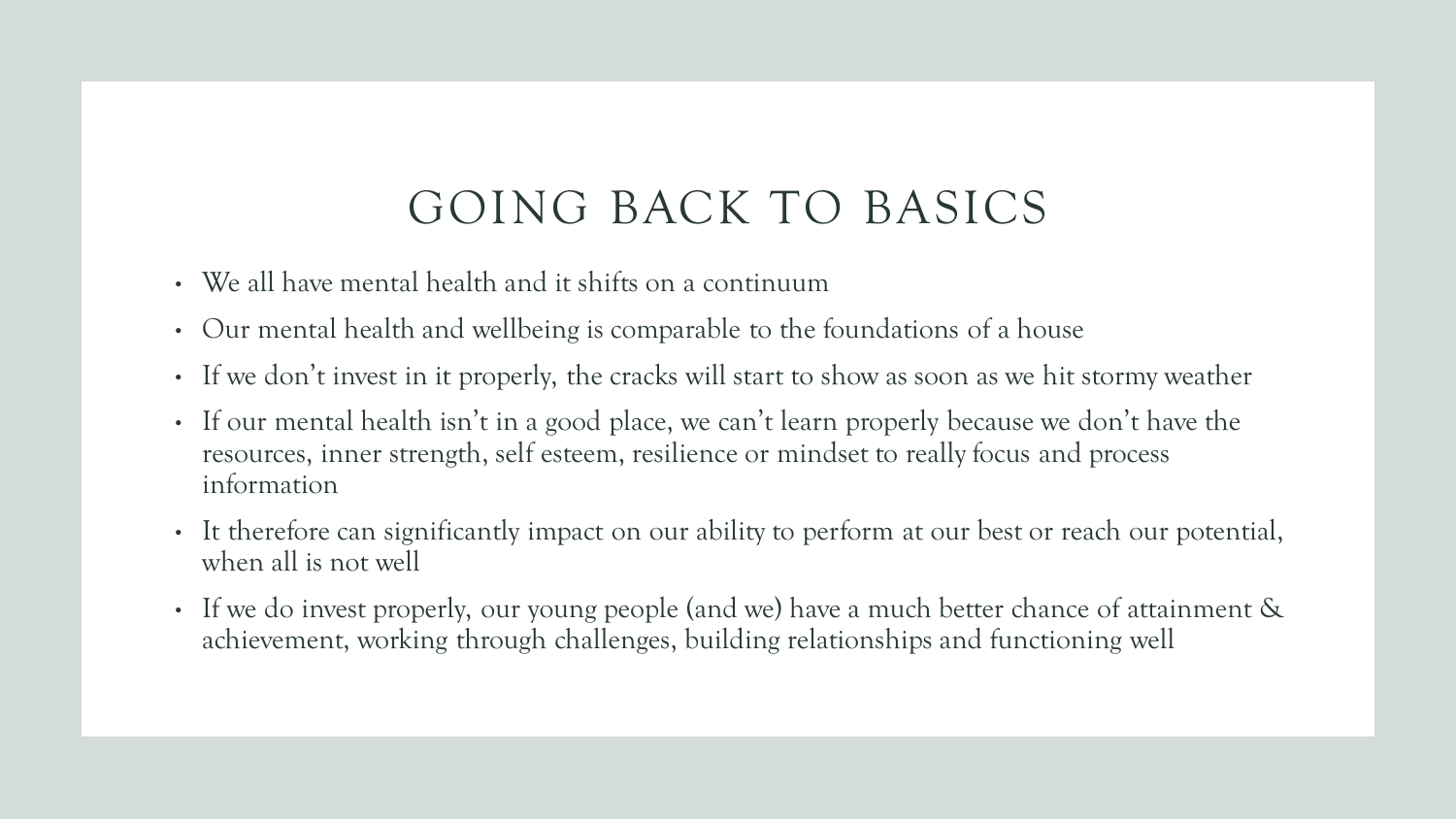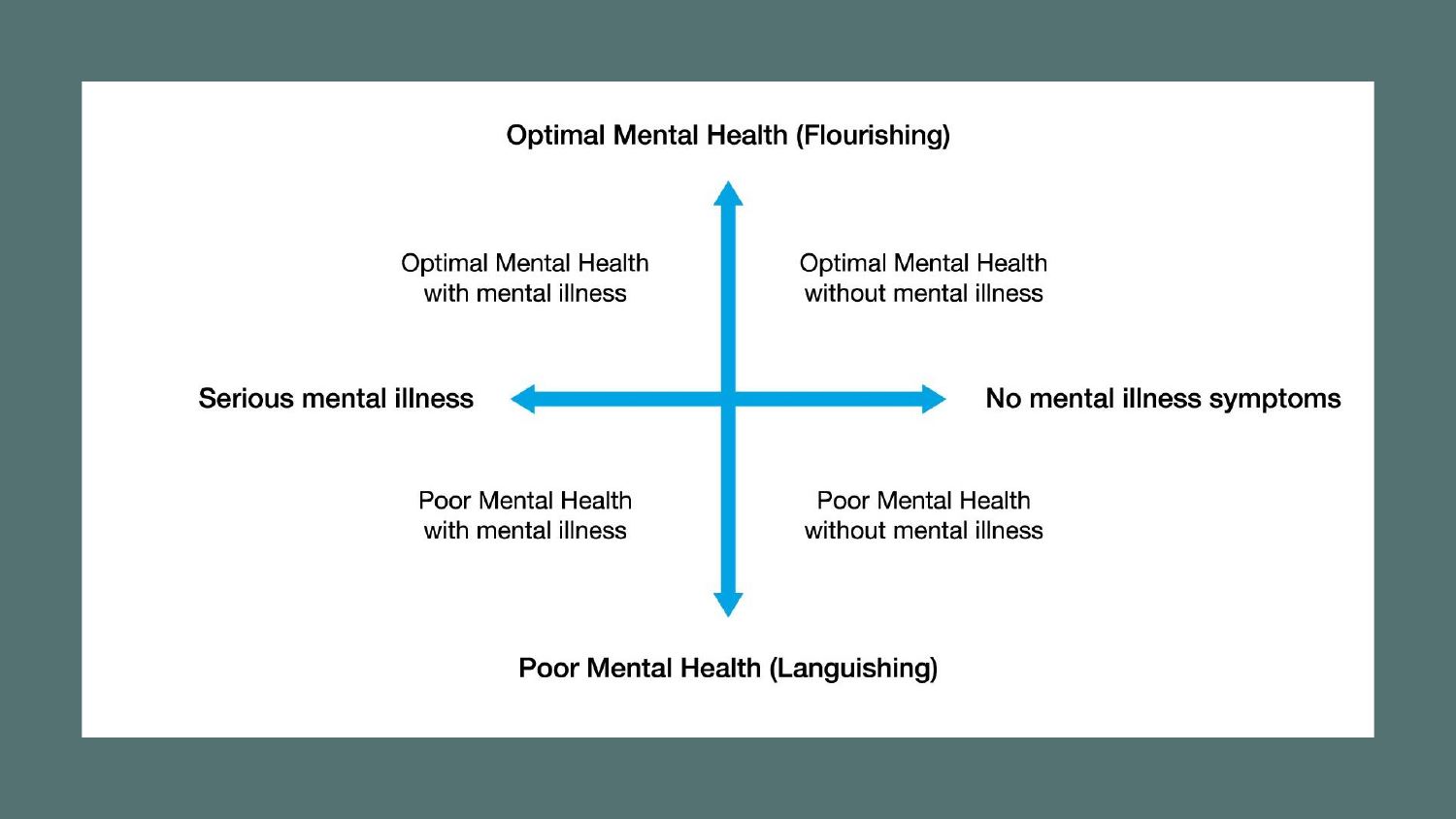## What's really happening...

# is not always obvious on the surface.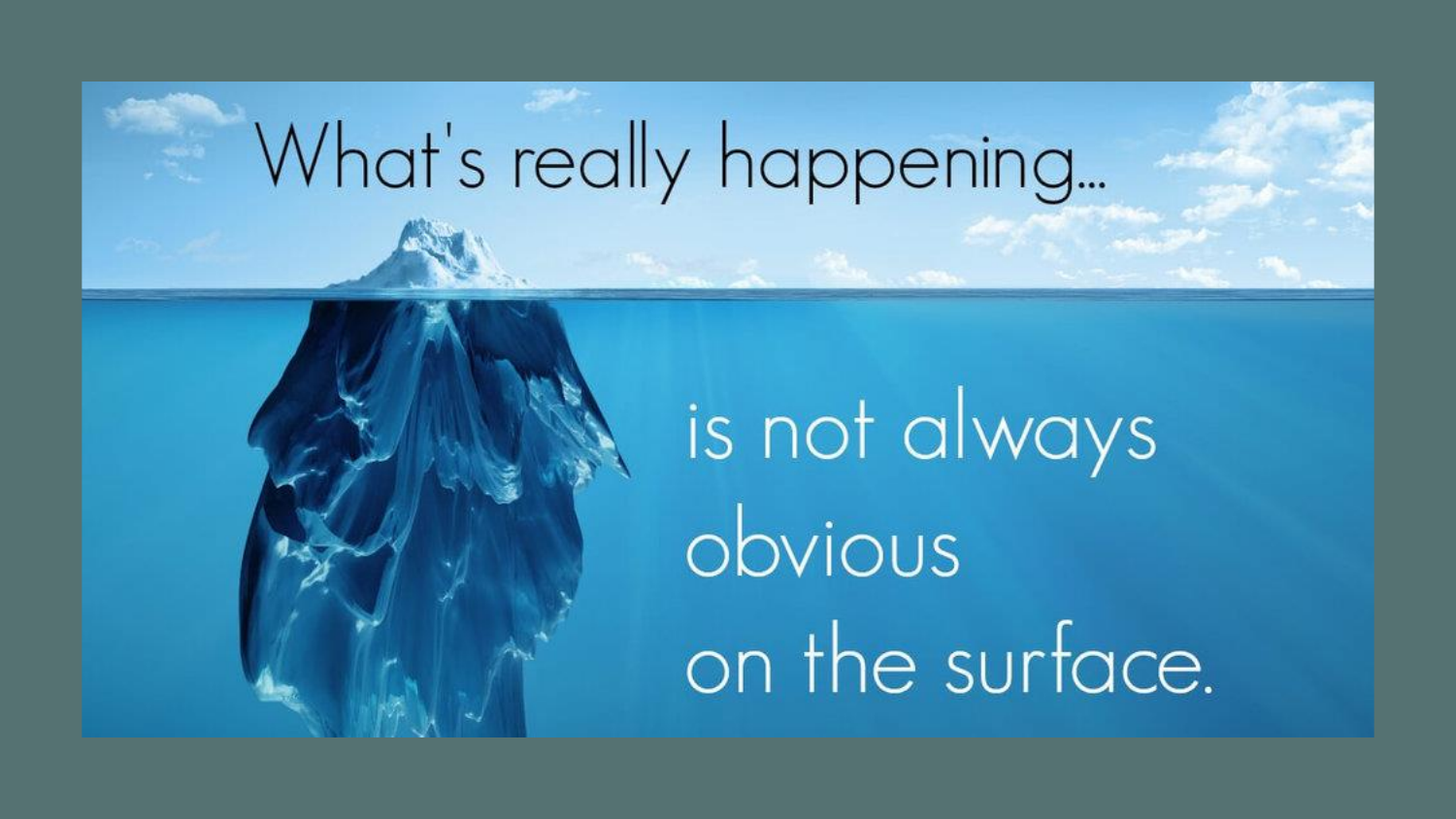#### **Behaviour Iceberg**

Behavioural reactions of children who have or are experiencing trauma and/or crisis with self regulation and/or sensory issues.

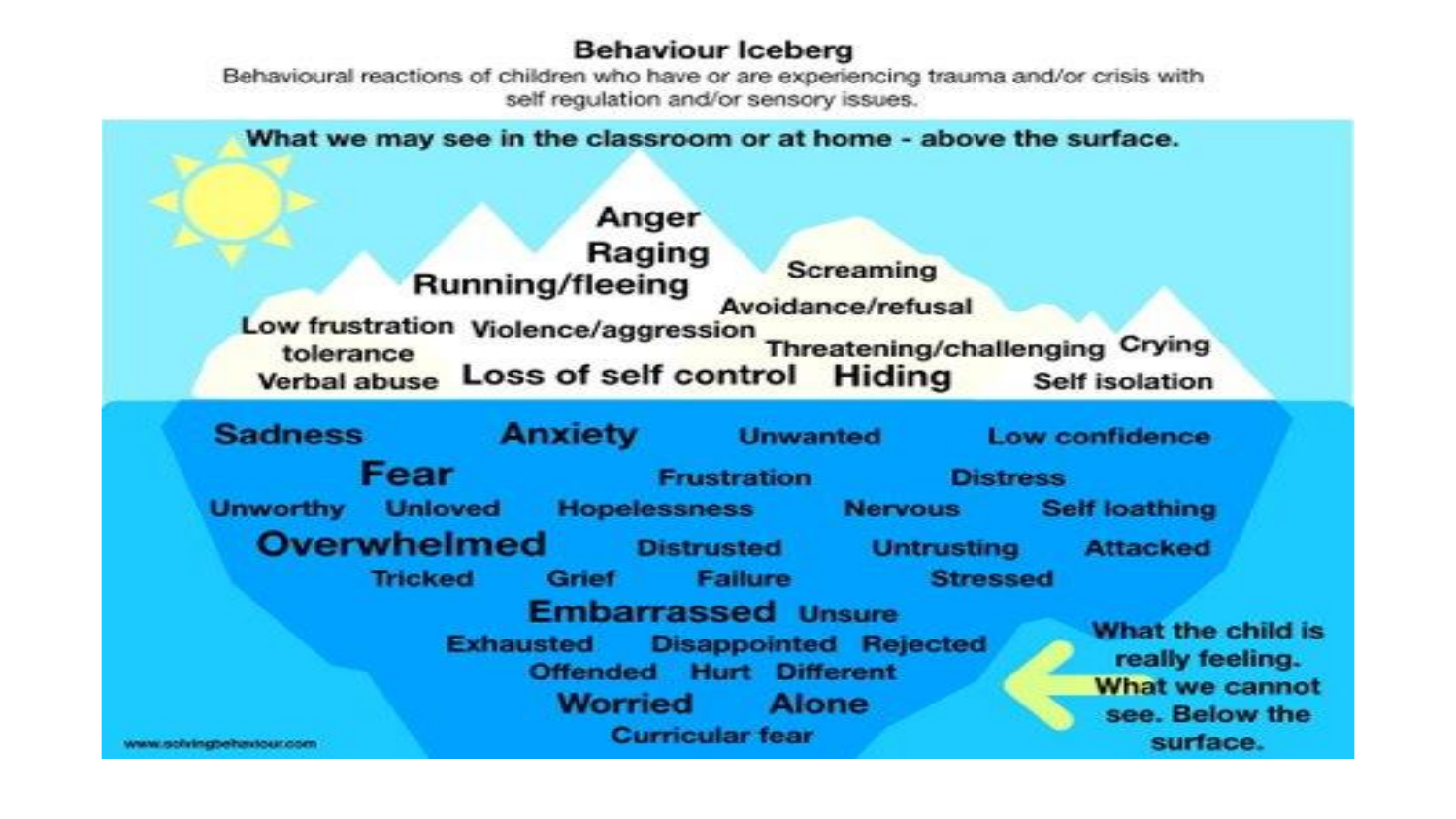### **WHY DO WE NEED TO INVEST IN THIS ?**

N U M B E R S B E LOW WERE TAKEN IN CONSULTATION WITH PUPIL SUPPORT L E A D E R S AND DATA FROM OUR RAINBOW DOCUMENTS

| <b>School Year</b> | <b>School Roll</b> | <b>Numbers of young</b><br>people struggling | $\frac{9}{6}$    |
|--------------------|--------------------|----------------------------------------------|------------------|
| 2019               | 1,318              | 272                                          | 20.6%<br>$\ln 5$ |
| 2022               | 1,519              | 547                                          | 36%<br>$\ln 3$   |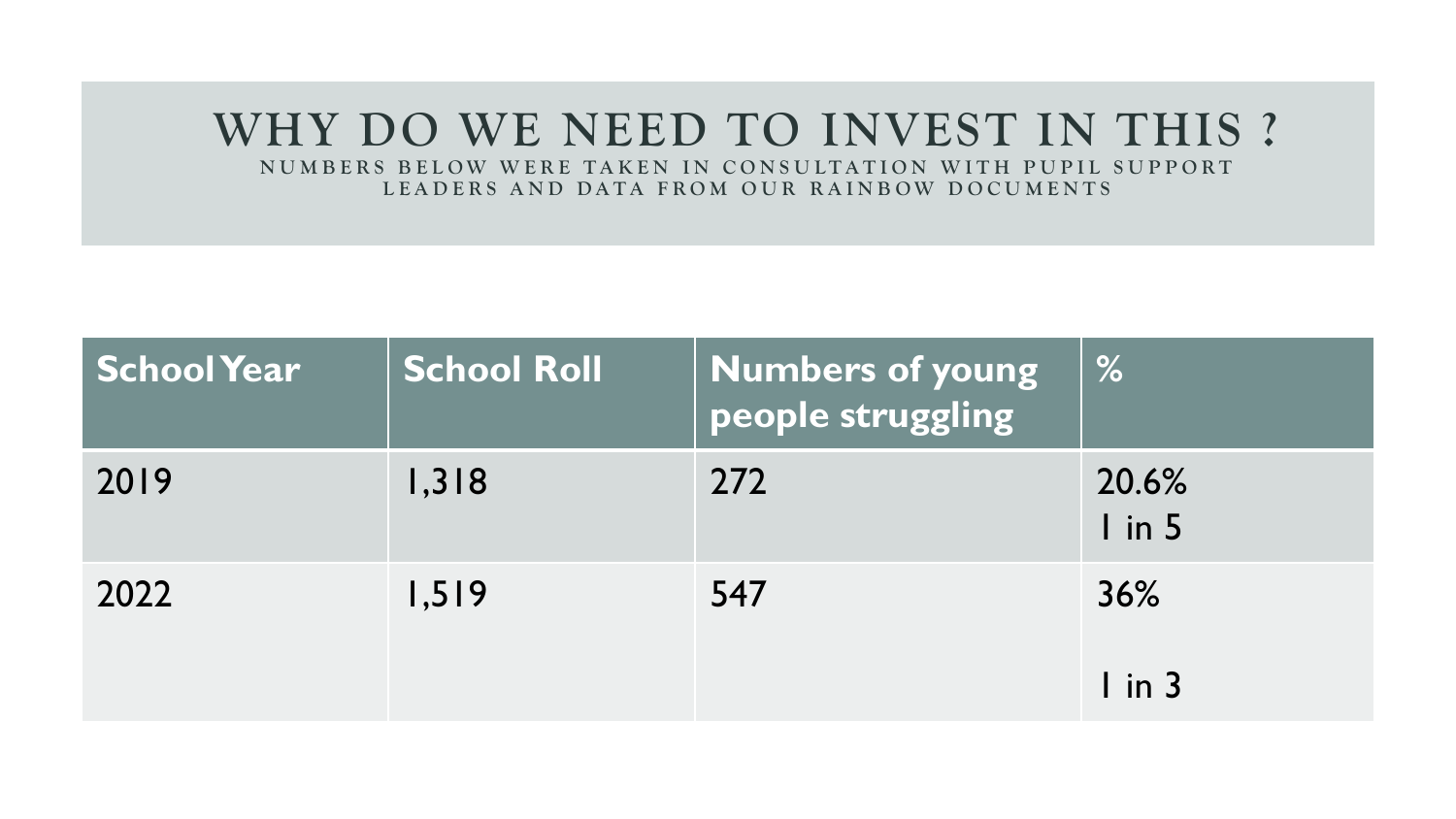### OUR YOUNG PEOPLE ARE STRUGGLING AND NEED MORE SUPPORT

Mental health and wellbeing is being mentioned everywhere, yet:

Our numbers of young people presenting with issues relating to mental health, anxiety, panic, stress, low mood, depression, self harm is increasing

So are our numbers of students with additional learning support needs

Funding and services continue to be cut

Our school roll continues to rise

Professional services are overwhelmed and are referring back to schools to manage

Time and money and staffing continues to be challenging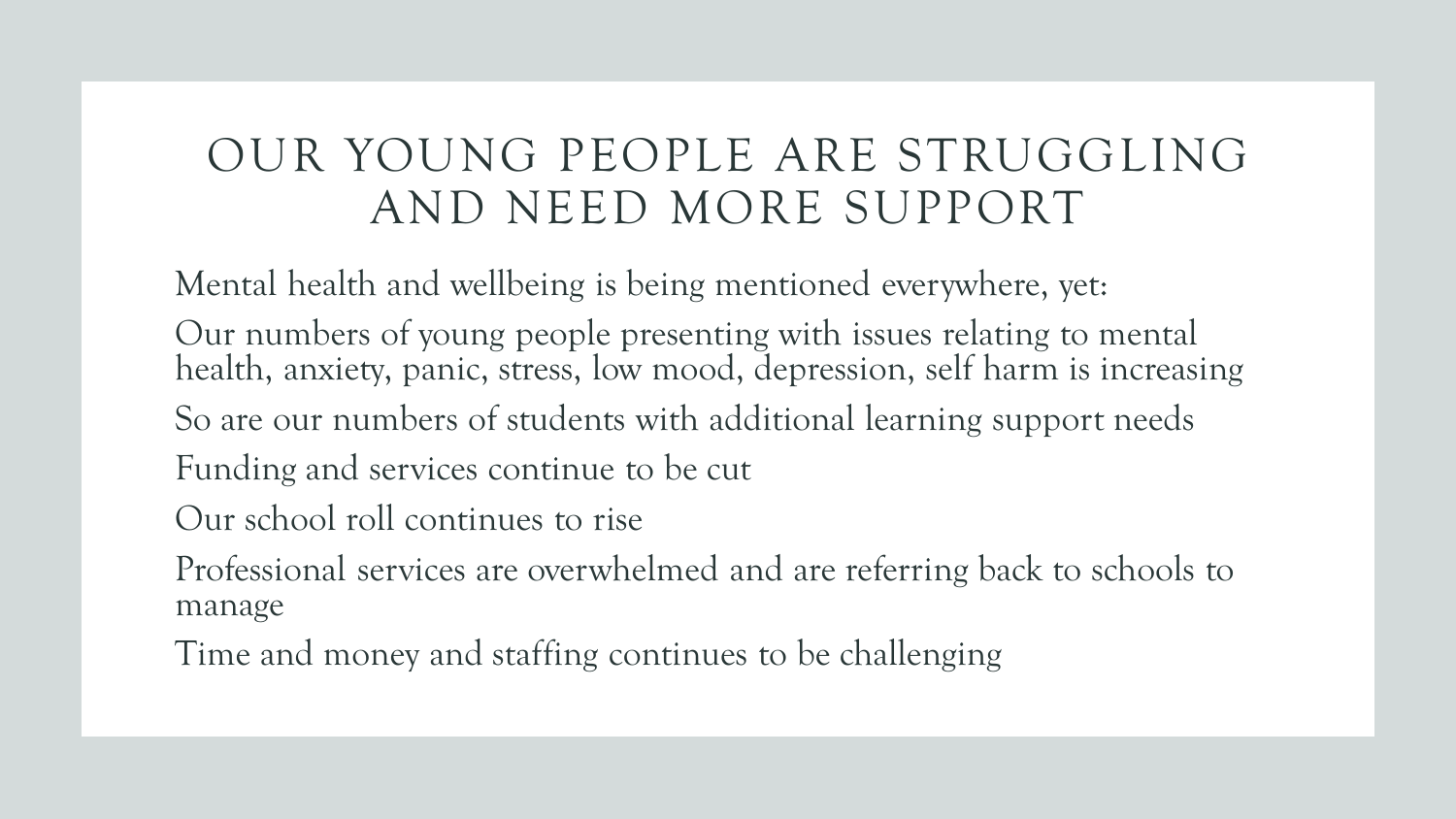### WHERE DO WE START?

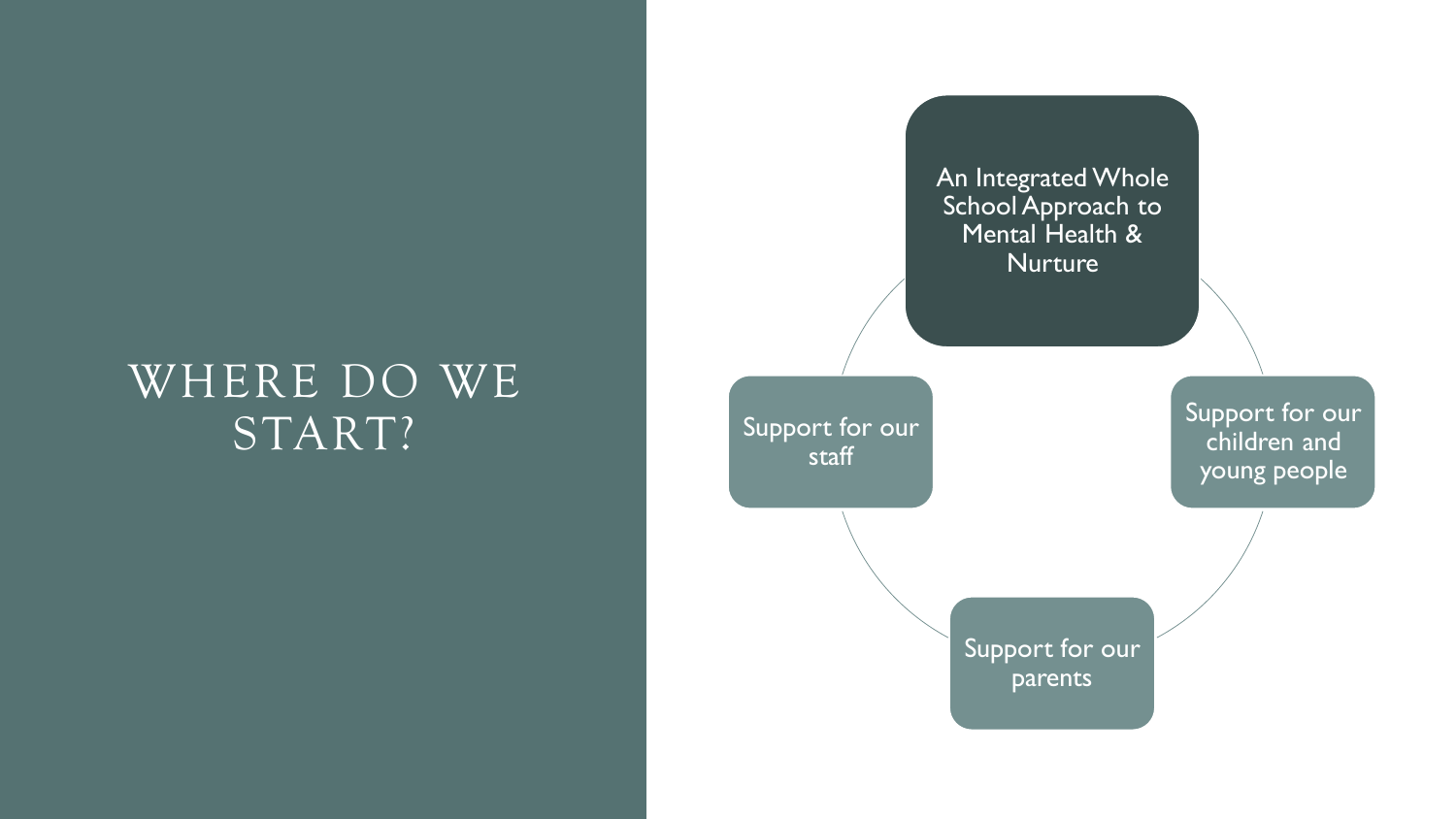### VISION

- Development of a **"SNUG"** space in JGHS which aims to support all aspects of mental health development at whole school level:
- **S**upport
- **N**urture
- **U**nderstanding
- **G**rowth

This would be a developing space to support our young people, staff & parents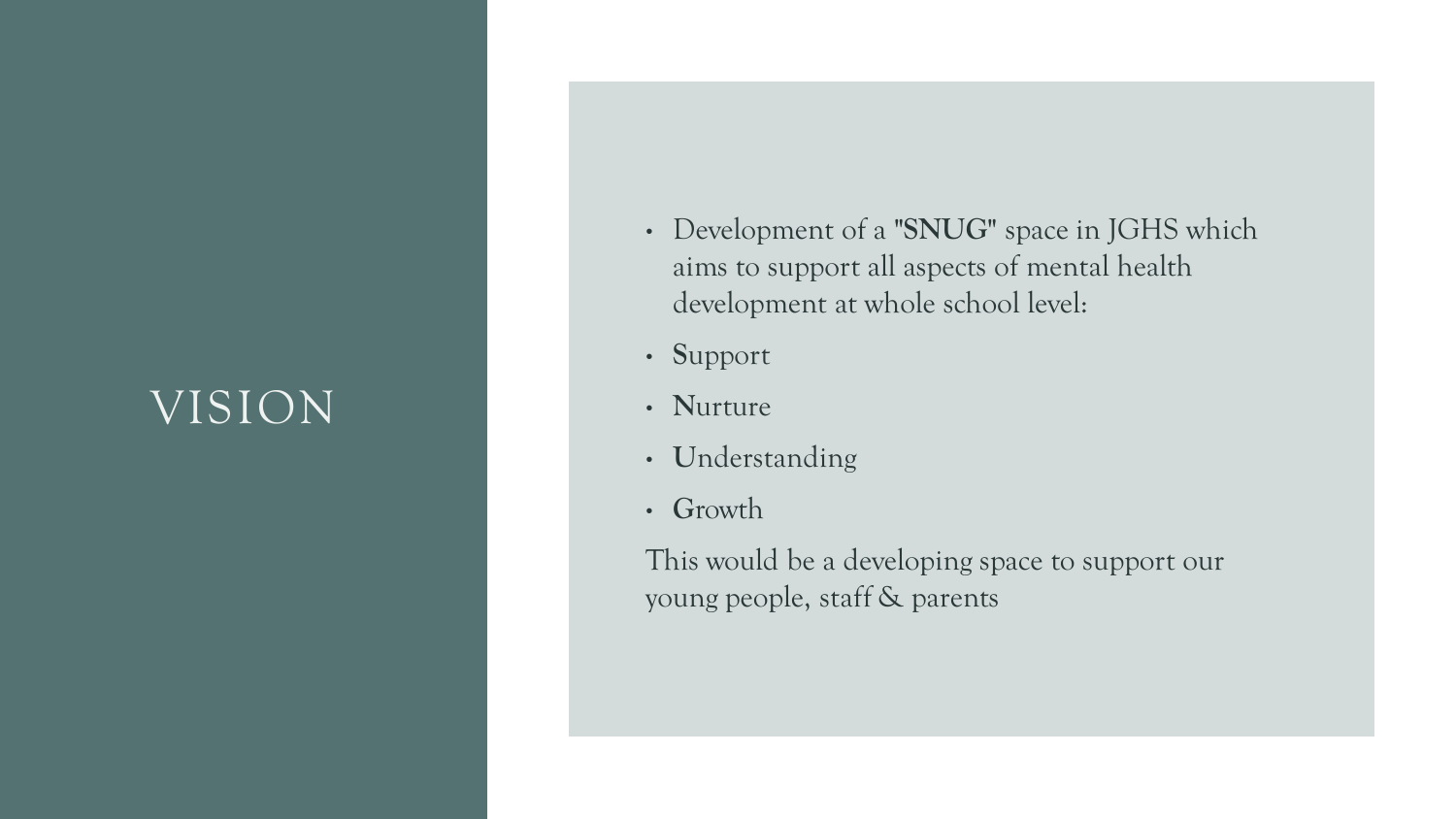### STUDENTS

- Students could be referred to the SNUG for support with anxiety/ low mood/ emotional/ mental health difficulties
- All mental health development work to be carried out through the SNUG including possible provisions such as:
- Trained staff supporting our vulnerable young people (requires protected time)
- Counselling (trained counsellor provision now in school but potential to increase provisions through partner agencies according to need)
- • Therapet sessions
- • Music Therapy
- • Art Therapy
- • Mindfulness/meditation to support Anxiety
- • LIAM (Let's Introduce Anxiety Management) support There are currently a number of in school practitioners
- • Seasons for Growth groupwork support sessions for young people who have experienced loss/bereavement or have been significantly impacted by major life changes -Delivered by trained staff
- Leadership/Training opportunities for S5/6 students to support Mental Health work with younger students – potential to work towards a recognised award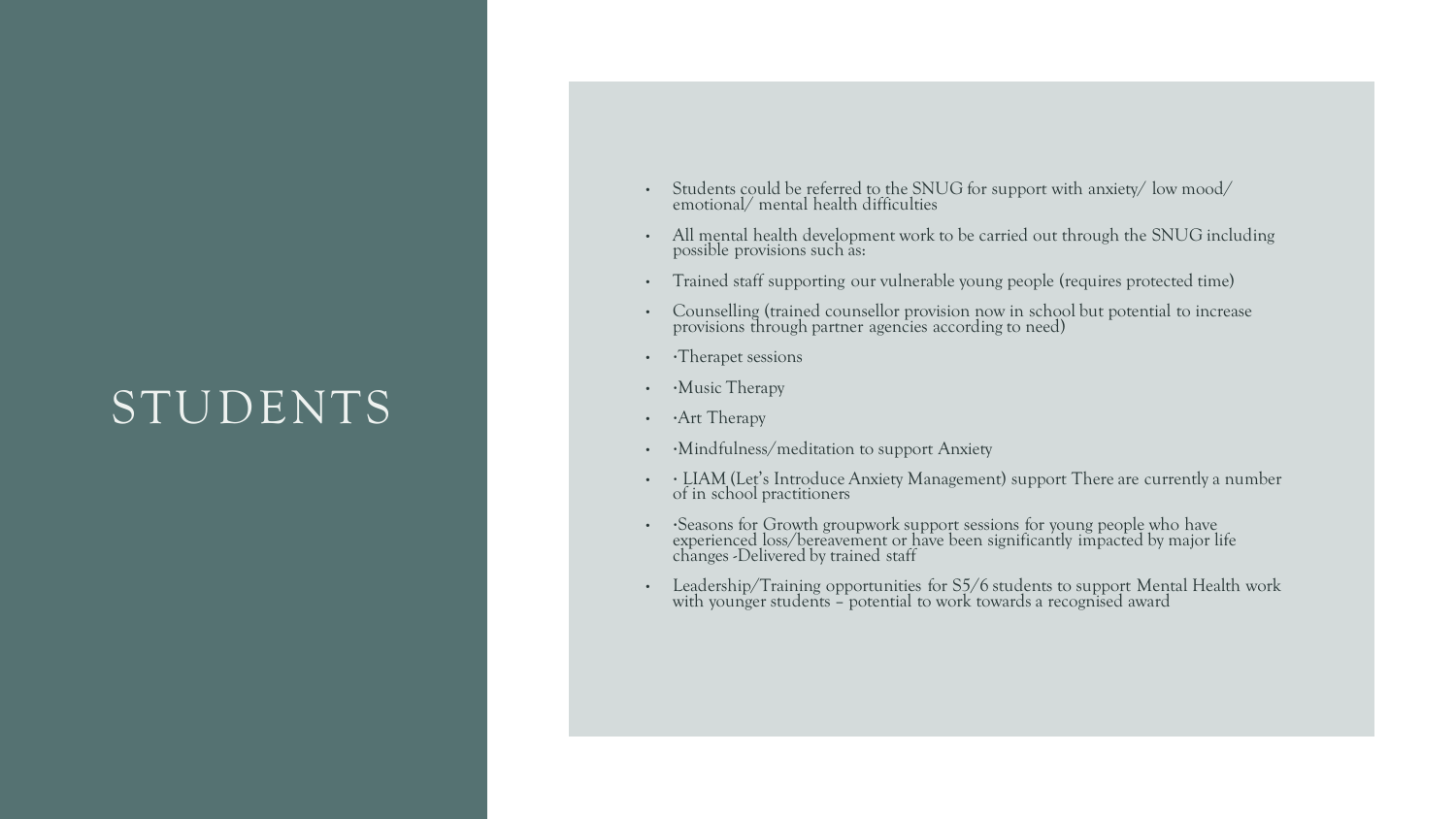### STAFF

- Drop ins and a space to come and talk when needed
- Staff training in mental health
- Scottish Mental Health First Aid (20 staff trained in 2019)
- Mental Health Champions Training (26 staff signed up – online training from Place2Be charity)
- Mental Health Matters training
- Professional development opportunities through School Improvement Team (28 staff signed up)
- Career Long Professional Learning through delivery of Observation and Reflection in classroom practice
- Development of a whole school nurture approach over time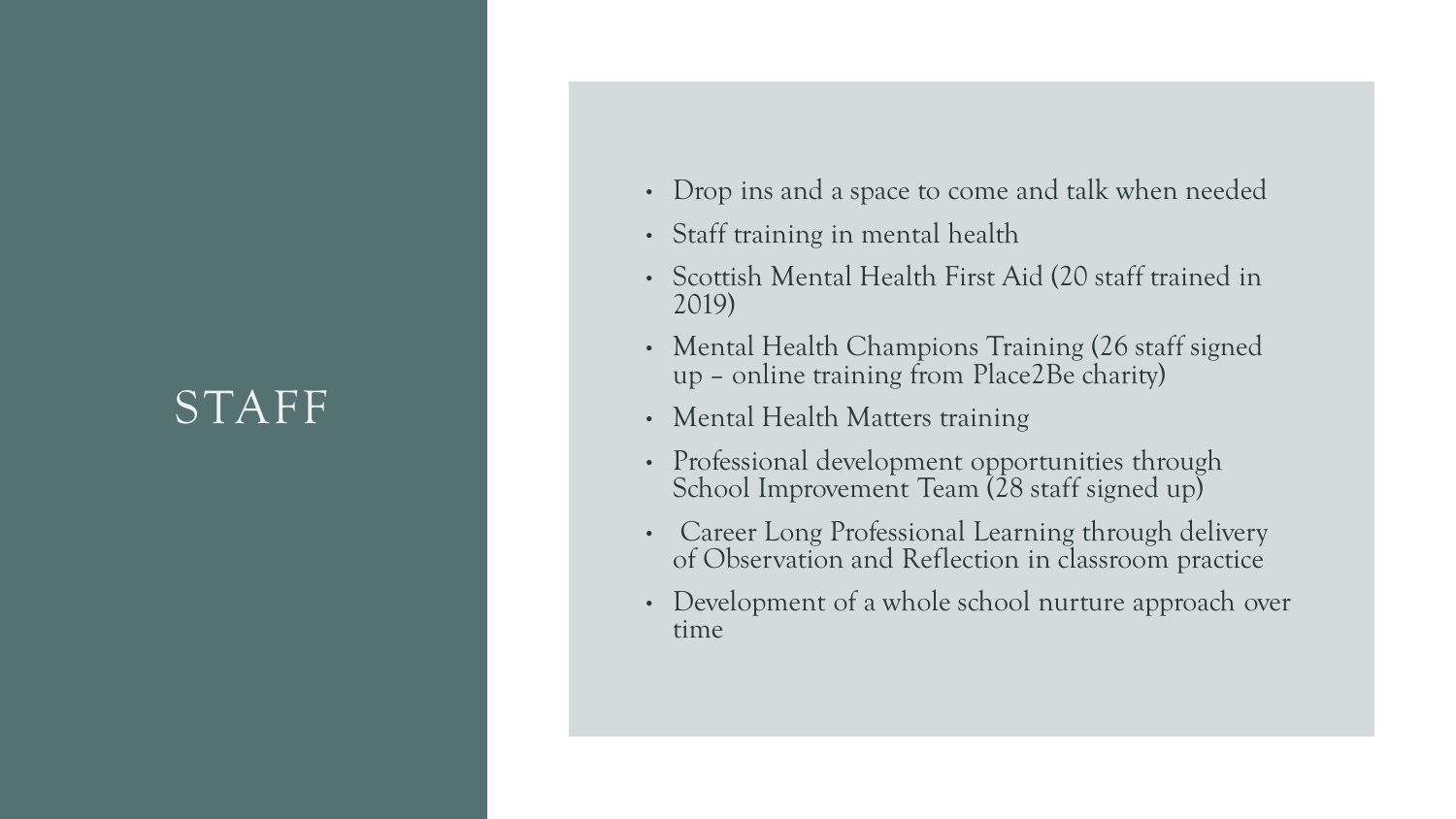### PARENTS

- Raising Teens with Confidence Course for parents (delivered by trained staff)
- Parents invited to join me and form a Mental health working group
- Help us with Fundraising as a whole school community to support our mental health & wellbeing hub initiatives
- Possibility for parents to donate unwanted items to furnish the SNUG Eg furniture/ lights/ books/games/sensory equipment - currently receiving some interesting suggestions from our young people!
- Potential to work together and benefit from skilled parental support with mental health development?
- We really want you to get involved!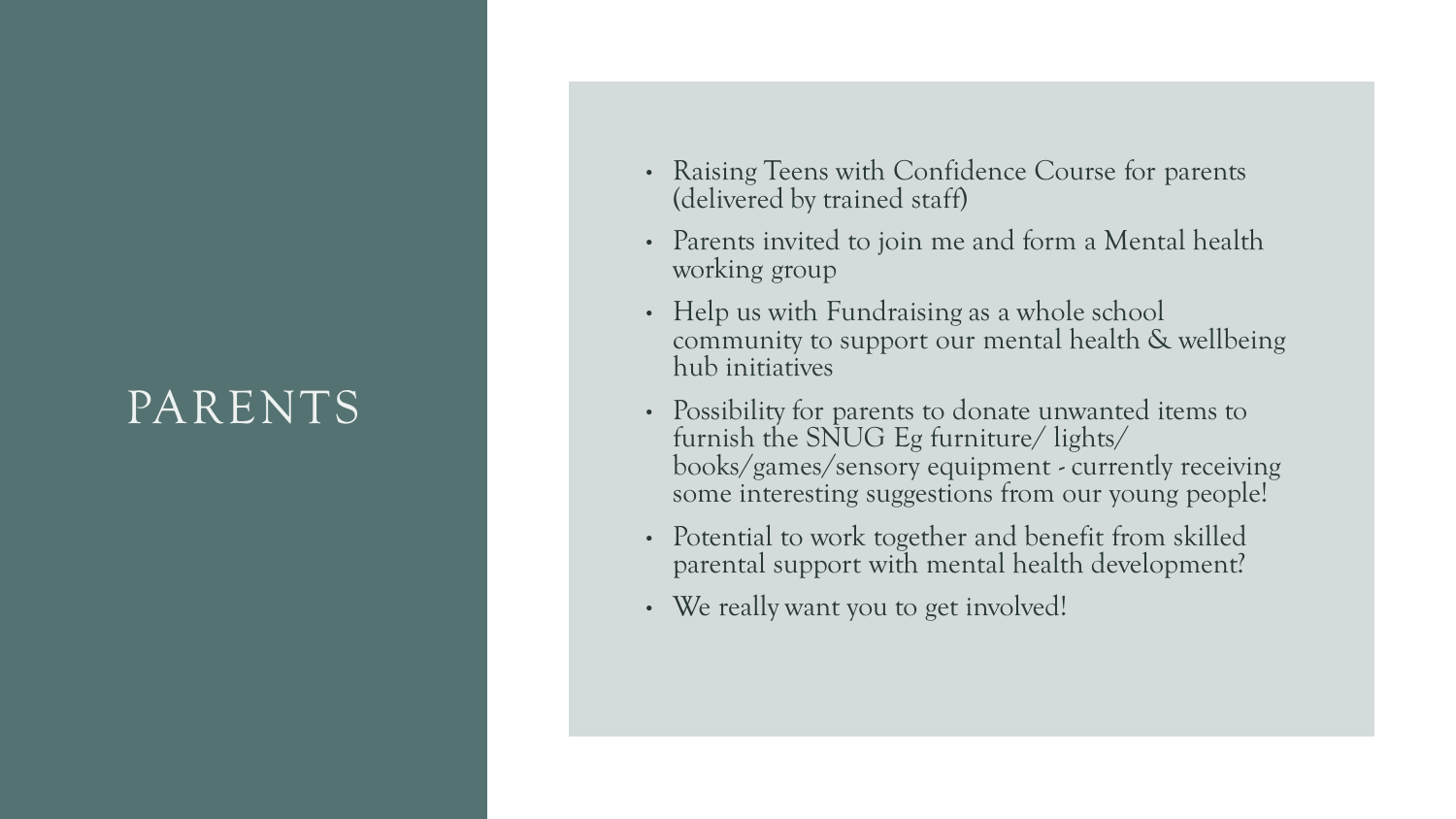### MY PRIORITIES FOR THIS ROLE

#### Line

• Line management of Wellbeing Hub CL, school counsellors and staff delivering the SQA Mental Health Award at levels 4&5

#### **Work**

• Work more closely with our parents to raise the profile of mental health development at JGHS

#### Lead

• Lead a School Improvement Team focusing on expanding our positive mental health supports for all

#### **Gather**

• Gather all current mental health provisions under one umbrella

#### **Create**

• Create a safe space in school where relevant, quality supports can be accessed

#### Provide

• Deliver quality and focussed training for staff and our senior students to improve practice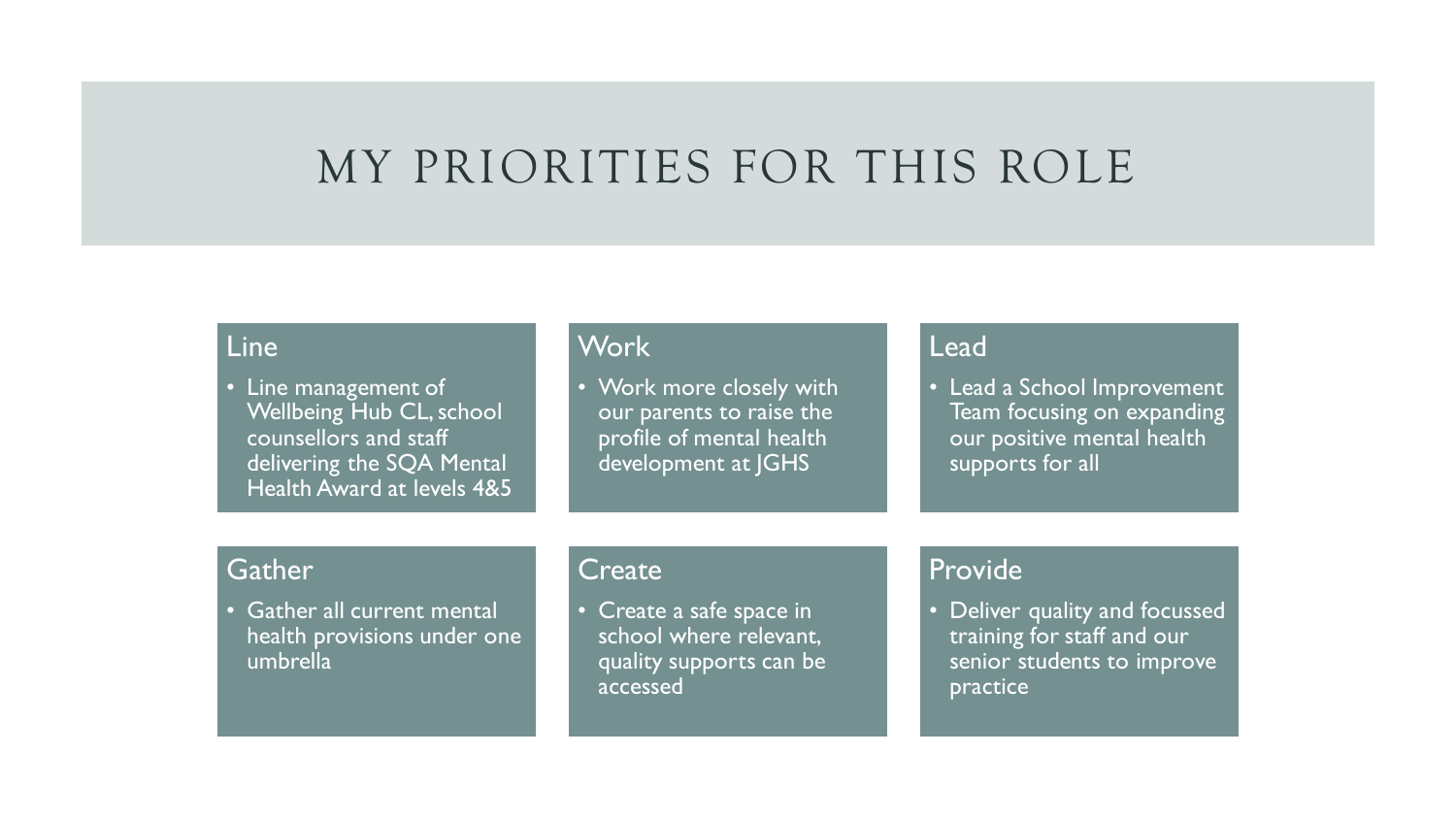### WHAT IS NEEDED TO SUPPORT THIS?





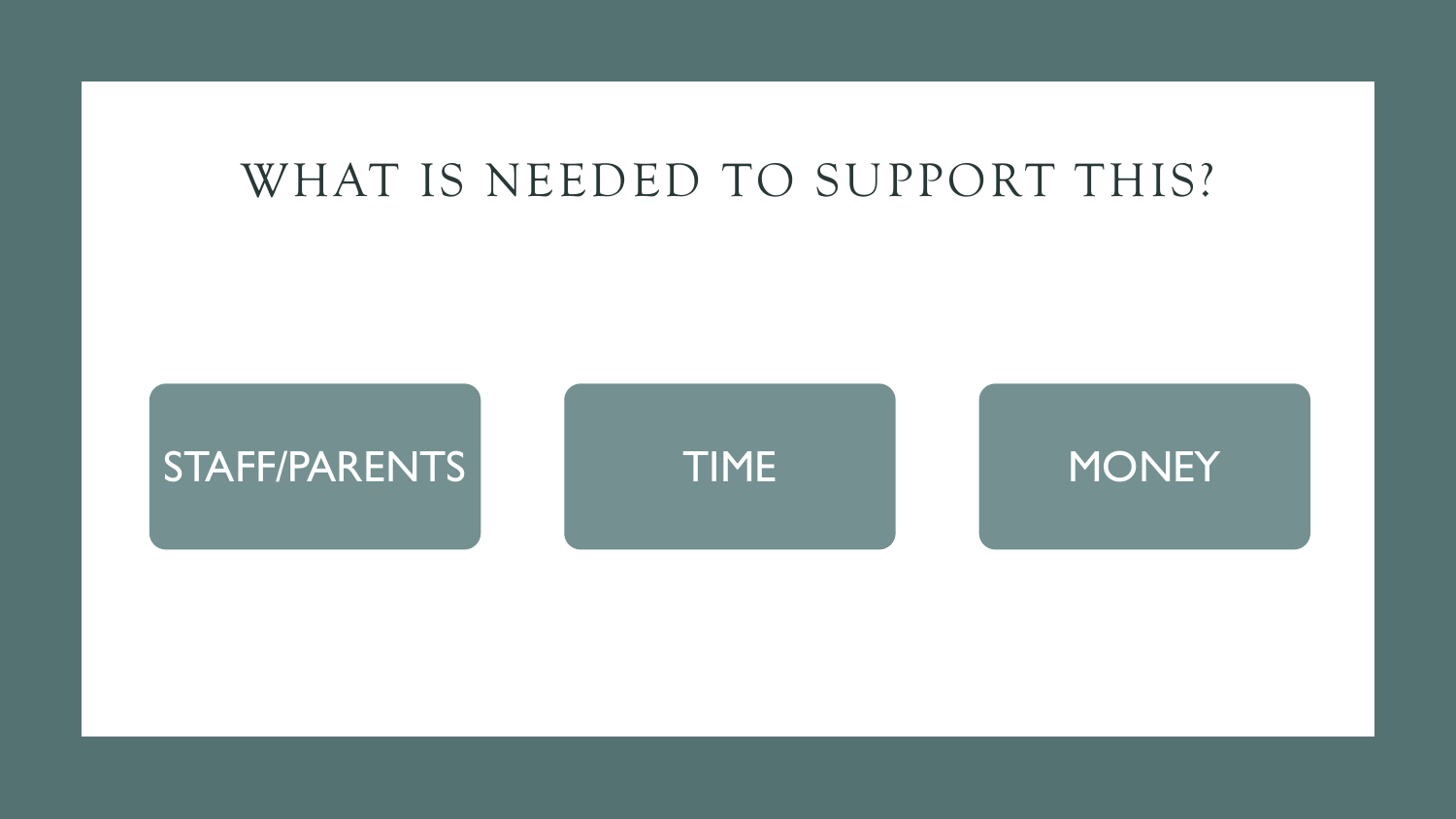### WHAT DO WE HAVE NOW?



STAFF – New SDO role & new Wellbeing Hub provision, staff, in-school counsellor, partner agencies & parents



TIME – 1 YEAR – (With hope this will increase)



MONEY – Zero/ Zilch/ Nada/ Zip/ Didley Squat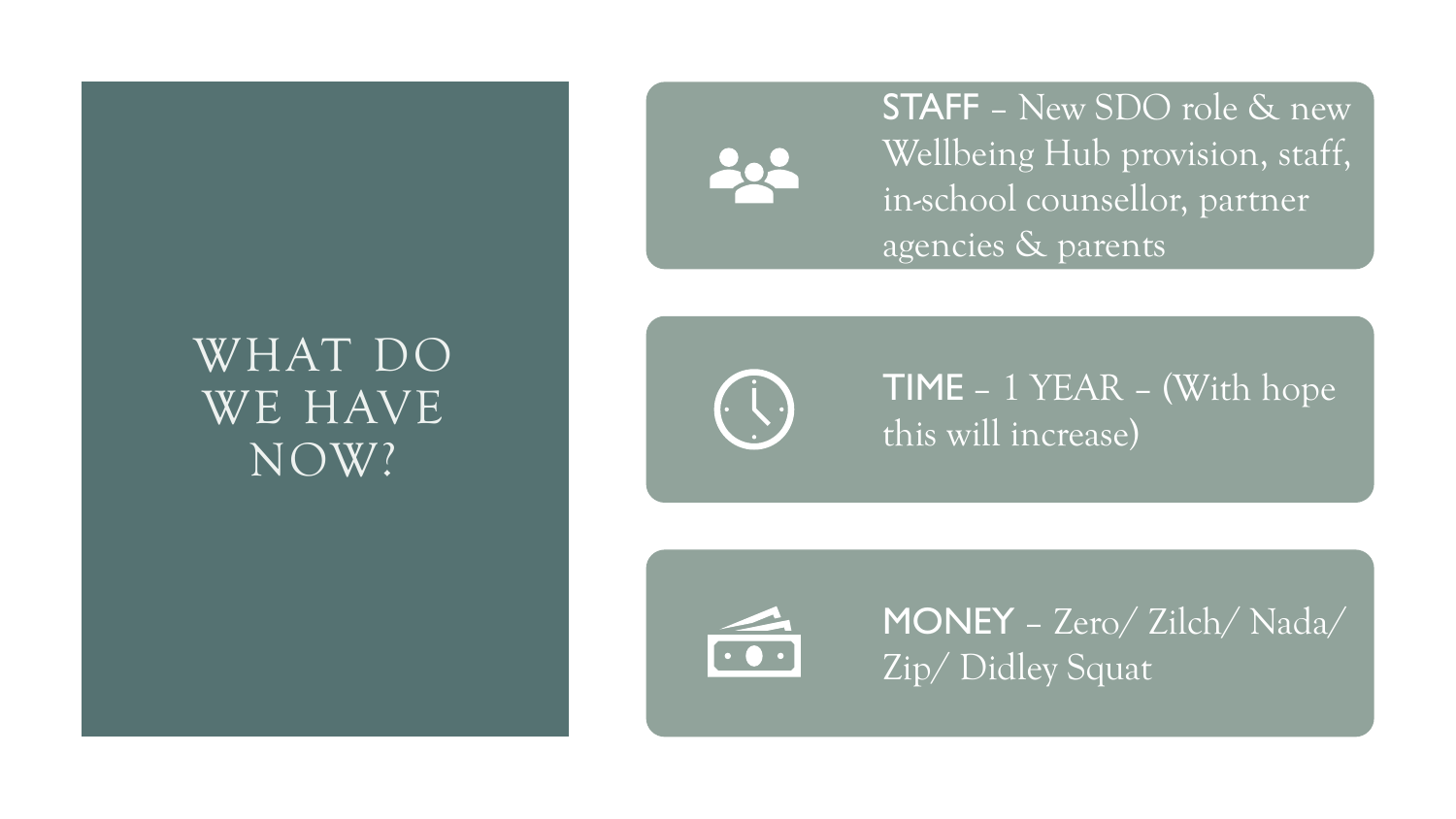### WHAT YOU CAN DO

Help with raising the profile of this post and its aim to promote whole school mental health development at JGHS

Join a parent working group to work alongside me to access and increase much needed quality supports & provisions

Help us to create a SNUG space in school for all. Donate items.

Support us with fundraising initiatives to maximise effectiveness and develop a sustainable model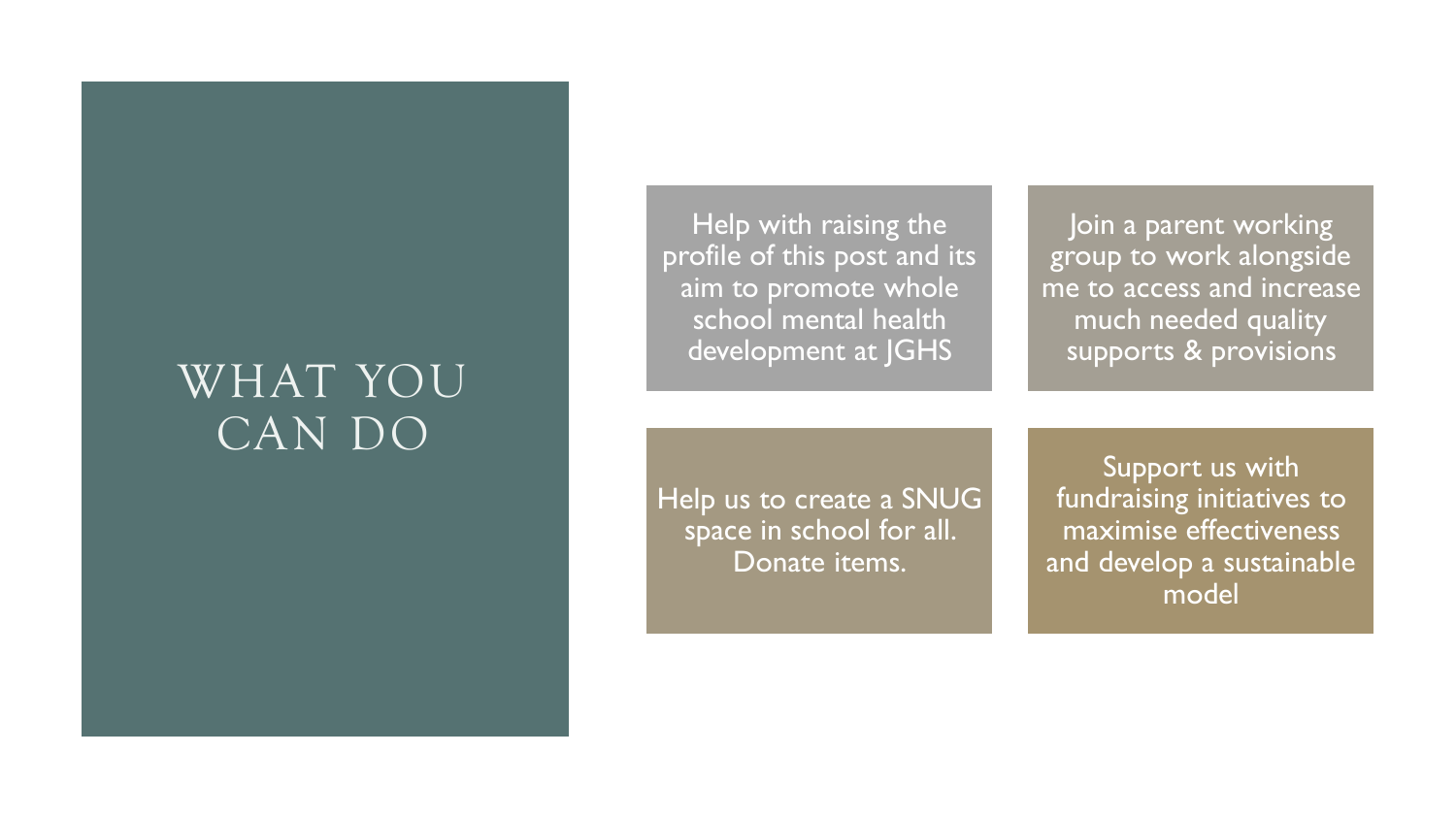#### MY TRAINING BACKGROUND

- 18 yrs experience as a Pupil Support Leader
- ● Extensive training and a passionate, genuine interest and commitment to developments in Mental Health & Wellbeing for all
- Counselling & Therapeutic skills with Children & Young People
- Understanding and Working with Adolescents training
- Extensive training in supporting Loss and Bereavement
- ● 3 year Post Graduate Diploma with Scottish Institute of Human Relations (now Human Development Scotland) in "Psychoanalytic Observation and Reflective Practice" through Strathclyde University
- Baby Observation 2 years
- Young Child Observation 1 year
- Personality Development 1 year
- A History of Psychoanalysis 1 year
- Psychoanalysis Theory 1 year
- Work Discussion 2 years
- Institutional Processes 2 years
- ● Expansion and Management of a free in school counselling service through liaison with Edinburgh University for over 10 years
- ● Remit of overseeing Targeted Support Students
- Initiation and ongoing management and development of whole school Information sharing documents Rainbow Annual Bulletins/ Rainbow Bulletin Updates (Seasonal) & Transition Rainbow Bulletins
- Career Long Professional Learning course in Mental Health & Wellbeing In Schools Conference with Guest speakers Paul Dix & Mike Armiger.
- ● Trained to deliver *Raising Teens with Confidence* (including delivery of training to parents)
- ● Trained to deliver *Seasons for Growth* (provision of support for bereaved young people and those struggling with loss/change)
- ● Responsibility for driving forward *SMHFA* training for staff and delivering mental health support to vulnerable young people during lockdown
- ● Trained to deliver *LIAM* support
- ● Trained in CEC *Wellbeing Academy* mental health training
- ●Trained to deliver *Mental Health Matters* course to staff